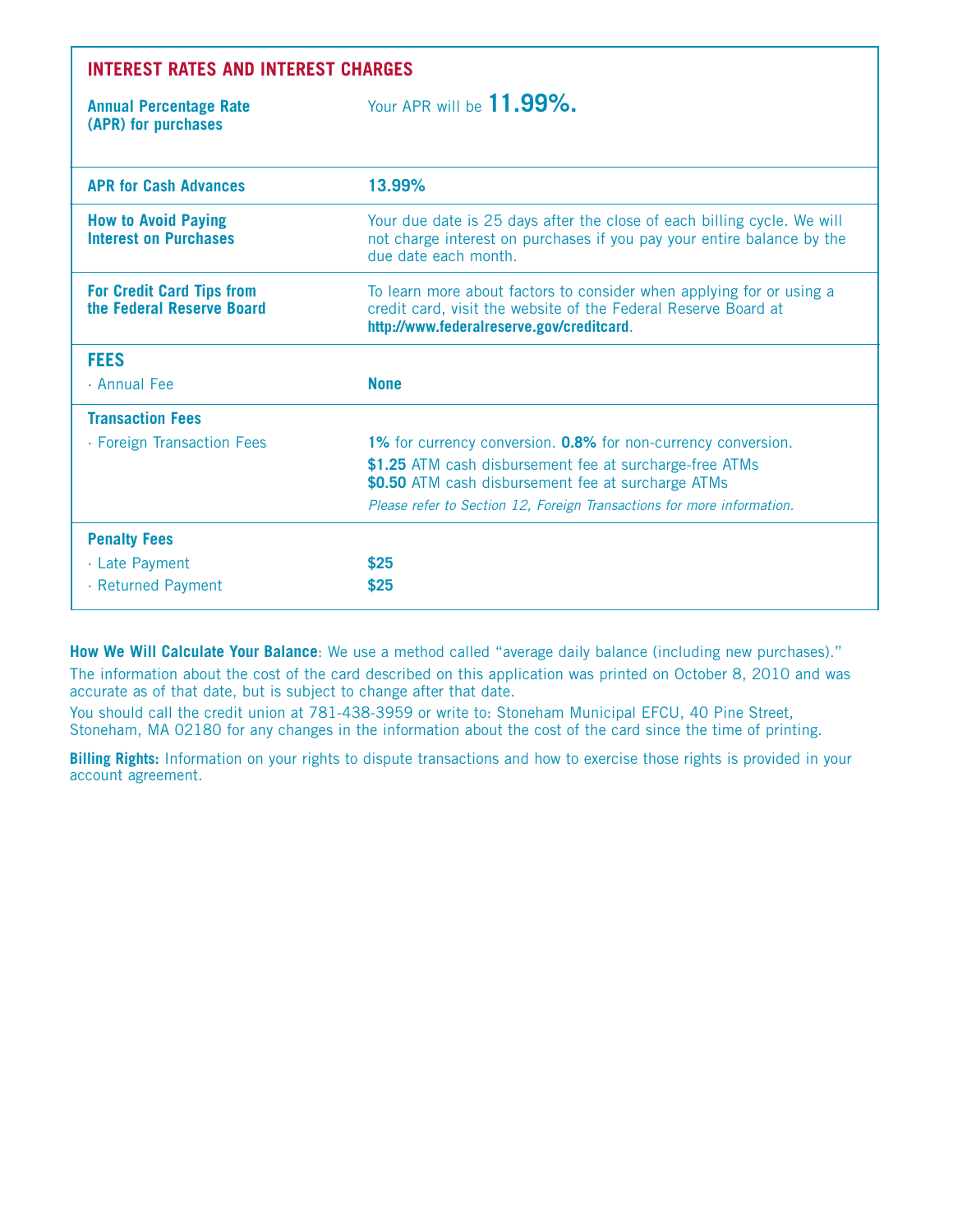Date

## **Stoneham Municipal EFC U Visa Credit Card A**

**greement**

### In this Agreement, the words you and your mean each and all of those who In this Agreement, the words *you* and *your* mean each and all of those who apply for the card, sign the application, or use the card. Card means a apply for the card, sign the application, or use the card. *Card* means a Visa® credit card and any duplicates and renewals we issue. *Account* lisa® credit card and any duplicates and renewals we issue. Account

**1. Responsibility.** If we issue you a card, you agree to pay all debts and the<br>FINANCE CHARGE arising from the use of the card and the card account. **1. Responsibility**. If we issue you a card, you agree to pay all debts and the FINANCE CHARGE arising from the use of the card and the card account. account for new transactions if you so request and return all cards. Your account for new transactions if you so request and return all cards. Your card, and this responsibility continues until the card is recovered. You card, and this responsibility continues until the card is recovered. You cannot disclaim responsibility by notifying us, but we will close the cannot disclaim responsibility by notifying us, but we will close the means the Visa Credit Card Line of Credit with us. means the Visa Credit Card Line of Credit with us. We, us, and ours mean this Credit Union. *We*, *us*, and *ours* mean this Credit Union.

You are responsible for charges made by anyone else to whom you give the You are responsible for charges made by anyone else to whom you give the agreement, divorce decree, or other court judgment to which we are not a agreement, divorce decree, or other court judgment to which we are not a application, paragraph 16 below also applies to your account. You agree application, paragraph 16 below also applies to your account. You agree party may direct you or one of the other persons responsible to pay the party may direct you or one of the other persons responsible to pay the account. If more than one person has applied for a card or signed the account. If more than one person has applied for a card or signed the transaction that is illegal under applicable federal, state or local law. transaction that is illegal under applicable federal, state or local law. that you will not use or allow anyone else to use your card for any that you will not use or allow anyone else to use your card for any obligation to pay the account balance continues even though an obligation to pay the account balance continues even though an

Restricted transactions generally include, but are not limited to, those in Restricted transactions as defined in Federal Reserve Regulation GG are accepted by gambling businesses in connection with the participation by Restricted transactions generally include, but are not limited to, those in accepted by gambling businesses in connection with the participation by Restricted transactions as defined in Federal Reserve Regulation GG are which credit, electronic fund transfers, checks, or drafts are knowingly which credit, electronic fund transfers, checks, or drafts are knowingly Business/Commercial Members Are Prohibited From Engaging In Unlawful prohibited from being processed through this account or relationship. **Business/Commercial Members Are Prohibited From Engaging In Unlawful** prohibited from being processed through this account or relationship. Internet Gambling - Unlawful Internet Gambling Enforcement Act Notice: **Internet Gambling – Unlawful Internet Gambling Enforcement Act Notice:** others in illegal or unlawful Internet gambling. others in illegal or unlawful Internet gambling.

2. Lost Card Notification. If you believe your credit card has been lost or **2. Lost Card Notification**. If you believe your credit card has been lost or stolen, you will immediately call the Credit Union at 800-843-5463. mediately call the Credit Union at 800-843-5463. stolen, you will im

caused by your gross negligence or fraud. In any case, your liability to the caused by your gross negligence or fraud. In any case, your liability to the that occurs after you notify the credit union of possible unauthorized use. that occurs after you notify the credit union of possible unauthorized use. 3. Liability for Unauthorized Use. You will not be liable to the credit union **3. Liability for Unauthorized Use**. You will not be liable to the credit union credit union will not exceed \$50.00 for other unauthorized use of your unauthorized use to the credit union at 40 Pine Street, Stoneham, MA 02180, 781-438-3959 and you will not be liable for unauthorized use 02180, 781-438-3959 and you will not be liable for unauthorized use credit union will not exceed \$50.00 for other unauthorized use of your unauthorized use to the credit union at 40 Pine Street, Stoneham, MA for the unauthorized use of your card if the unauthorized use was not for the unauthorized use of your card if the unauthorized use was not card that occurs prior to the time when you give notice of possible card that occurs prior to the time when you give notice of possible

your obligation to pay the account balance. The cards remain our property, approved Credit Line. Each payment you make on the account will restore your obligation to pay the account balance. The cards remain our property, approved Credit Line. Each payment you make on the account will restore principal. You may request an increase in your Credit Line only by written principal. You may request an increase in your Credit Line only by written replenishing Line of Credit for you and notify you of its amount when we and you must recover and surrender to us all cards upon our request and and you must recover and surrender to us all cards upon our request and replenishing Line of Credit for you and notify you of its amount when we application to us, which must be approved by us. By giving you written Agreement at any time, but termination by either of us does not affect application to us, which must be approved by us. By giving you written notice we may reduce your Credit Line from time to time or, with good notice we may reduce your Credit Line from time to time or, with good Agreement at any time, but termination by either of us does not affect 4. Credit Line. If we approve your application, we will establish a self issue the card. You agree not to let the account balance exceed this **4. Credit Line**. If we approve your application, we will establish a self your Credit Line by the amount of the payment which is applied to issue the card. You agree not to let the account balance exceed this cause, revoke your card and terminate this Agreement. Good cause cause, revoke your card and terminate this Agreement. Good cause includes your failure to comply with this Agreement or our adverse your Credit Line by the amount of the payment which is applied to includes your failure to comply with this Agreement or our adverse reevaluation of your creditworthiness. You may also terminate this reevaluation of your creditworthiness. You may also terminate this upon termination of this Agreement. upon termination of this Agreement.

when opening, renewing, or reviewing your account, and you authorize us<br>to disclose information regarding your account to credit bureaus and other to disclose information regarding your account to credit bureaus and other when opening, renewing, or reviewing your account, and you authorize us 5. Credit Information. You authorize us to investigate your credit standing **5. Credit Information**. You authorize us to investigate your credit standing creditors who inquire of us about your credit standing. creditors who inquire of us about your credit standing.

# **6. Details About Your Monthly Payment 6. Details About Your Monthly Payment**

- (a) Monthly Statement. We will mail you a statement every month showing (a) **Monthly Statement**. We will mail you a statement every month showing your Previous Balance of purchases and cash advances, the current your Credit Line, the New Balance of purchases and cash advances. your Credit Line, the New Balance of purchases and cash advances, your Previous Balance of purchases and cash advances, the current transactions on your account, the remaining credit available under transactions on your account, the remaining credit available under the Total New Balance, the finance charge due to date, and the the Total New Balance, the finance charge due to date, and the Minimum Payment Required. Minimum Payment Required.
- Minimum Payment. Every month you must pay at least the Minimum<br>Payment within 25 days of your statement closing date. By separate Payment within 25 days of your statement closing date. By separate (b) **Minimum Payment**. Every month you must pay at least the Minimum  $\widehat{\mathbf{e}}$

automatically to your share or share draft account with us. You may, of course, pay more frequently, pay more than the minimum payment, or<br>pay the Total New Balance in full, and you will reduce the finance<br>charge by doing so. The Minimum Payment will be any portion of the addition, at any time your Total New Balance exceeds your Credit Line, automatically to your share or share draft account with us. You may, of plus either (a) 3% of your Total New Balance or \$25.00, whichever is addition, at any time your Total New Balance exceeds your Credit Line, course, pay more frequently, pay more than the minimum payment, or plus either (a) 3% of your Total New Balance or \$25.00, whichever is charge by doing so. The Minimum Payment will be any portion of the Minimum Payments shown on prior statements which remain unpaid Minimum Payments shown on prior statements which remain unpaid greater, or (b) your Total New Balance if it is less than \$25.00. In agreement you may authorize us to charge the minimum payment pay the Total New Balance in full, and you will reduce the finance greater, or (b) your Total New Balance if it is less than \$25.00. In agreement you may authorize us to charge the minimum payment you must immediately pay the excess upon our demand. mediately pay the excess upon our demand. you must im

- of your account with us. Any amount received in excess of the minimum Payments made to your account will be applied in the following order: Fees and Finance Charges; Previously Billed Purchases; Cash Advances; New Purchases. We may accept checks marked "payment in full" or words of Purchases. We may accept checks marked "payment in full" or words of of your account with us. Any amount received in excess of the minimum (c) **Payments made to your account will be applied in the following order**: Fees and Finance Charges; Previously Billed Purchases; Cash Advances; New similar effect without losing any of our rights to collect the full balance similar effect without losing any of our rights to collect the full balance monthly payment will be applied from the highest APR balance to the monthly payment will be applied from the highest APR balance to the lowest APR balance. lowest APR balance.  $\odot$
- Friday. Payments received after 2:00 P.M. and on a Saturday, Sunday, Friday. Payments received after 2:00 P.M. and on a Saturday, Sunday, All payments received will be posted by 2:00 P.M. Monday through (d) All payments received will be posted by 2:00P.M. Monday through or a holiday will be post dated to the day payment was made. or a holiday will be post dated to the day payment was made.  $\widehat{\sigma}$
- increase the amount of interest you pay and the time it takes to repay increase the amount of interest you pay and the time it takes to repay actual balance making only minimum payments, call 781-438-3959. actual balance making only minimum payments, call 781-438-3959. Minimum Payment Warning: Making only the minimum payment will your balance. For an estimate of the time it would take to repay your (e) Minimum Payment Warning: Making only the minimum payment will your balance. For an estimate of the time it would take to repay your ම

#### 7. Finance Charges **7. Finance Charges**

- (a) When Finance Charge Begins. A finance charge will be imposed on cash advances from the date made or from the first day of the billing cycle in which the cash advance is posted to your account, whichever is later, from the closing date of that statement. If you elect not to pay the entire from the closing date of that statement. If you elect not to pay the entire will be imposed on purchases only if you elect not to pay the entire new advances from the date made or from the first day of the billing cycle in and will continue to accrue until the date of payment. A finance charge will be imposed on purchases only if you elect not to pay the entire new new balance of purchases shown on your monthly statement within that the date on which the entire new balance of purchases is paid in full or new balance of purchases shown on your monthly statement within that the date on which the entire new balance of purchases is paid in full or and will continue to accrue until the date of payment. A finance charge balance of purchases shown on your monthly statement within 25 days 25 day period, a finance charge will be imposed on the unpaid average 25 day period, a finance charge will be imposed on the unpaid average balance of purchases shown on your monthly statement within 25 days continue to accrue until the closing date of the billing cycle preceding (a) **When Finance Charge Begins**. A finance charge will be imposed on cash daily balance of those purchases from the statement closing date (but continue to accrue until the closing date of the billing cycle preceding daily balance of those purchases from the statement closing date (but until the date of payment if more than 25 days from the closing date. until the date of payment if more than 25 days from the closing date. which the cash advance is posted to your account, whichever is later, not on purchases posted during the current billing period) and will not on purchases posted during the current billing period) and will
- ANNUAL PERCENTAGE RATE of 11.99%. The cash advance FINANCE ANNUAL PERCENTAGE RATE of 11.99%. The cash advance FINANCE calculated at the periodic rate of 0.9992% per month, which is an calculated at the periodic rate of 0.9992% per month, which is an CHARGE is calculated at the periodic rate of 1.1658% per month, CHARGE is calculated at the periodic rate of 1.1658% per month, Figuring the Finance Charge. The FINANCE CHARGE (interest) is (b) **Figuring the Finance Charge**. The FINANCE CHARGE (interest) is which is an ANNUAL PERCENTAGE RATE of 13.99% which is an ANNUAL PERCENTAGE RATE of 13.99%  $\hat{\Theta}$
- cycle is computed by applying the monthly periodic rate to the<br>average daily balance, which is determined by dividing the sum of the average daily balance, which is determined by dividing the sum of the balance for cash advances (the outstanding cash advance balance of balance for cash advances (the outstanding cash advance balance of daily balances during the billing cycle by the number of days in the credits as posted to your account, but excluding any unpaid finance credits as posted to your account, but excluding any unpaid finance daily balances during the billing cycle by the number of days in the cycle. Each daily balance is determined by adding to the previous (i) Cash Advances. The finance charge on cash advances for a billing cycle. Each daily balance is determined by adding to the previous (i) **Cash Advances**. The finance charge on cash advances for a billing your account at the beginning of the billing cycle) any new cash your account at the beginning of the billing cycle) any new cash advances received and subtracting any payments as received or advances received and subtracting any payments as received or cycle is computed by applying the monthly periodic rate to the charges.
	- balance of purchases, which is determined by dividing the sum of the balance of purchases, which is determined by dividing the sum of the daily balances of purchases during the billing cycle by the number of subtracting from the outstanding unpaid balance of purchases at the daily balances of purchases during the billing cycle by the number of as posted to your account, but excluding any unpaid finance charges. as posted to your account, but excluding any unpaid finance charges. computed by applying the monthly periodic rate to the average daily subtracting from the outstanding unpaid balance of purchases at the computed by applying the monthly periodic rate to the average daily days in the cycle. Each daily balance of purchases is determined by days in the cycle. Each daily balance of purchases is determined by beginning of the billing cycle any payments as received and credits beginning of the billing cycle any payments as received and credits (ii) Purchases. The finance charge on purchases for a billing cycle is (ii) **Purchases**. The finance charge on purchases for a billing cycle is

8. Charges and Fees. The following other charges and fees will be added to **8. Charges and Fees**. The following other charges and fees will be added to your account, as applicable: your account, as applicable:

- (a) Late charge (over 30 days) \$25.00 (a) Late charge (over 30 days) \$25.00
	- Walk-thru fee \$50.00 (b) Walk-thru fee \$50.00  $\widehat{\Theta}$ 
		- Card replacement fee \$10.00 (c) Card replacement fee \$10.00 $\odot$
- (continued on inside) (continued on inside)







#### **Vis a Cre dit C ard A p plic atio n**

# **Stoneham**

**Municipal Employees 1998年1月1日** 

Federal Credit Union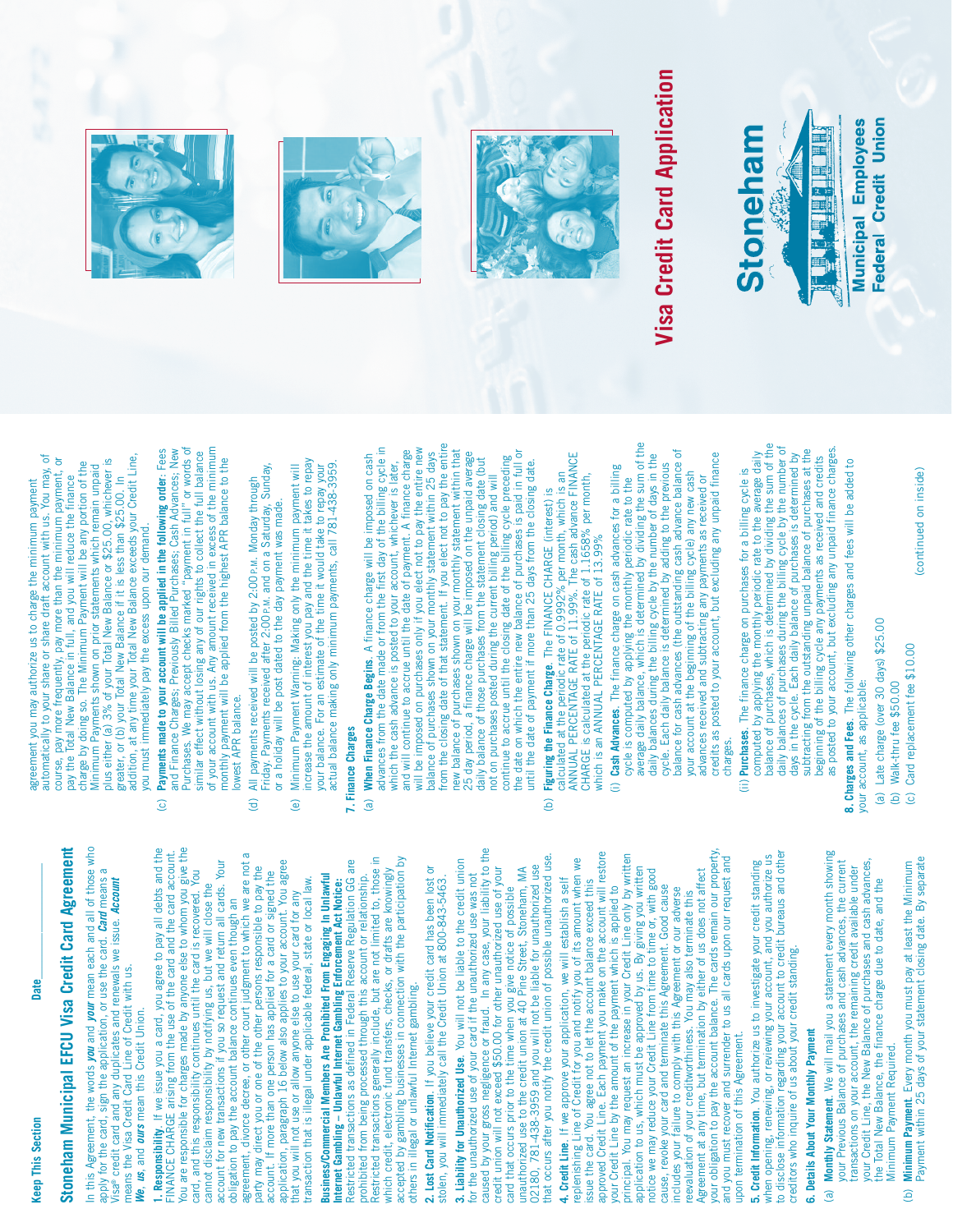| <b>14. Security Interest.</b> You may be giving a security interest in a specific<br>annount of your share or share draft account(s) with the Credit Union by<br>amount of your share or share draft account(s) with the Credit Union by<br>merchant.<br><b>13. Plan Merchant Disputes.</b> We are not responsible for the refusal of any plan merchant or financial institution to honor your card. We are subject to claims and defenses (ther than tot claims) arising out of subject to<br>Visa assessed surcharge/access fee for ATM or manual cash disbursement<br>transactions initiated outside of the U.S. region:" Visa assesses a cash<br>disbursement fee of U.S. \$1.25 on international ATM transactions where<br>a surch<br>The exchange rate for transactions in a foreign currency will be a rate<br>selected by Visa from the range of rates available in wholesale currency<br>selected by Visa from the range of rates available in wholesale currency<br>fro<br>currency conversions.<br>Visa charges 0.8% for international transactions that do not involve<br>disbursements.<br>The converted transaction amount will be shown separately from the<br>International Transaction Fee on your account statement. This fee will be<br>assessed on all international purchases, credit vouchers, and cash<br>A 1% International Transaction Fee will be assessed on all transactions<br>where the merchant country differs from the country of the card issuer.<br><b>12. Foreign Transactions</b> . Purchases and cash advances made in foreign<br>countries and foreign currencies will be billed to you in U.S. dollars.<br>may give credit for returns or adjustments, and they will do so by sending<br>us a credit slip which we will post to your account. If your credits and<br>payments exceed what you owe us, we will hold and apply this credit<br>balanc<br>11. Returns and Adjustments. Merchants and others who honor the Card<br><b>10. Using the card.</b> To make a purchase or cash advance, there are two alternative procedures to be followed. One is for you to present the card alternative procedures to be followed. One is for you to present the card t<br>resolved.<br><b>9. Default</b> . You will be in default if you fail to make any Minimum<br><b>P. Default</b> . You will be in default if your monthly statement closing date. You<br>will also be in default if your ability to repay is materially reduced<br>*Except in Visa Europe Region. |
|-----------------------------------------------------------------------------------------------------------------------------------------------------------------------------------------------------------------------------------------------------------------------------------------------------------------------------------------------------------------------------------------------------------------------------------------------------------------------------------------------------------------------------------------------------------------------------------------------------------------------------------------------------------------------------------------------------------------------------------------------------------------------------------------------------------------------------------------------------------------------------------------------------------------------------------------------------------------------------------------------------------------------------------------------------------------------------------------------------------------------------------------------------------------------------------------------------------------------------------------------------------------------------------------------------------------------------------------------------------------------------------------------------------------------------------------------------------------------------------------------------------------------------------------------------------------------------------------------------------------------------------------------------------------------------------------------------------------------------------------------------------------------------------------------------------------------------------------------------------------------------------------------------------------------------------------------------------------------------------------------------------------------------------------------------------------------------------------------------------------------------------------------------------------------------------------------------------------------------------------------------------------------------------------------------------------------------------------------------------------------------------------------------------------------------------------------------------------------------------------------------------|
|-----------------------------------------------------------------------------------------------------------------------------------------------------------------------------------------------------------------------------------------------------------------------------------------------------------------------------------------------------------------------------------------------------------------------------------------------------------------------------------------------------------------------------------------------------------------------------------------------------------------------------------------------------------------------------------------------------------------------------------------------------------------------------------------------------------------------------------------------------------------------------------------------------------------------------------------------------------------------------------------------------------------------------------------------------------------------------------------------------------------------------------------------------------------------------------------------------------------------------------------------------------------------------------------------------------------------------------------------------------------------------------------------------------------------------------------------------------------------------------------------------------------------------------------------------------------------------------------------------------------------------------------------------------------------------------------------------------------------------------------------------------------------------------------------------------------------------------------------------------------------------------------------------------------------------------------------------------------------------------------------------------------------------------------------------------------------------------------------------------------------------------------------------------------------------------------------------------------------------------------------------------------------------------------------------------------------------------------------------------------------------------------------------------------------------------------------------------------------------------------------------------|

right ಕ use your card(s). Other than this security interest, ≶  $\stackrel{\leq}{=}$ not assert any statutory right we may have if you are in default ಕ prevent withdrawal of your Credit Union shares in other accounts or in the secured account(s), above the amount  $\Xi$ the security you give. The Credit Union also waives any other security interest it may have for advances or purchases made under this agreement.

**15. Effect of Agreement**. This Agreement is the contract which applies  $\Xi$  $\overset{\mathbf{a}}{=}$ transactions on your account even though the sales, cash advance, credit, or other slips you sign or receive may contain different terms. We may amend this Agreement from time ಕ time ভ sending you the advance written notice required হ law. Your use <u>ባ</u> the card thereafter  $\stackrel{\leq}{=}$ indicate your agreement ಕ the amendments. ಕ the extent the law permits, and we indicate in our notice, amendments  $\stackrel{\le}{=}$ apply ಕ your existing account balance as well as ಕ future transactions.

**16. Joint Liability**. Each person § has signed the application or applied for a card  $\stackrel{\leq}{=}$  $\Xi$ individually and jointly responsible for paying  $\overline{a}$ amounts owed under this Agreement. This means that the Credit Union can require any one of you individually to repay the entire amount owed under this Agreement. Each of you authorizes the other(s) ಕ make purchases cash advances individually. Any one of you may terminate the account and the termination  $\stackrel{\leq}{=}$ be effective as ಕ  $\overset{\mathbf{a}}{=}$ of you.

**17.** ≹ ۹<br>آه required ಕ send you a periodic statement  $\overline{\mathbf{a}}$ least 21 days before the payment d<br>Bu date. If you do not receive your statement ভূ the last day <u>ቧ</u> the month, please  $\frac{\mathbf{c}}{2}$ 781-438-3959 for a copy of your most recent statement. statement.

**18.** ≹ ۹<br>آه required ಕ give you a 45 day notice before any negative impact ಕ your Visa Credit Card Account.

**19.** Your Visa Credit Card d<br>Bu date  $\leq$ always  $\Xi$ on the same date each month.

**20. Copy Received**. You acknowledge receipt of a copy q this Agreement. **21. Signatures**. By signing in the **Signature** area q the application form that was attached ಕ this Agreement when you received it, you agree ಕ the terms q this Agreement. y<br>M should detach this Agreement from the application and retain it for your records.

**YOUR BILLING RIGHTS : KEEP THIS NOTICE FOR** AT<br>NHQ<br>RE **USE**

This notice tells you about your rights and our responsibilities under the Fair Credit Billing Act.

#### **What To Do If You Find a Mistake on Your Statement**

If you think there is an error on your statement, write ಕ ត يم Stoneham Municipal Employees Federal Credit Union ਠੈ Pine Street, Stoneham,  $\mathbb S$ 02180

You may also contact ត្ on the Web: www.smefcu.org.

- In your letter, give the following information: • *Account information:* Your name and account number.
- *Dollar amount:* The dollar amount <u>ቧ</u> the suspected error.
- • *Description of problem:* If you think there is an error on your bill,
- describe what you believe is wrong and why you believe it is a mistake.
- You must contact us: • Within 8 days after the error appeared on your statement.
- At least 3 business days before an automated payment is scheduled, if you want to stop payment on the amount you think is wrong.

•

You must notify ត្ត <u>ቧ</u> any potential errors *in writing* or electronically. You may  $\frac{2}{2}$ us, but if you do we are<br>م not required ಕ investigate any potential errors and you may have to pay the amount in question. **What** Mill<br>⊞ **Happen After We Receive Your Letter**

#### **When we receive letter, we must do two**

# **your things:**

- 1. Within  $\overset{\omega}{\circ}$ days q receiving your letter, we must tell you that ≶ received your letter. We  $\stackrel{\leq}{=}$ also tell you if we have already corrected the error.
- ىم. Within 8 days q receiving your letter, we must either correct the error or explain ಕ why we believe the bill is correct.
- you **While we investigate whether or not there has been an error:** ≹
- cannot try ಕ collect the amount in question, or report you as

•

delinquent on that amount. • The charge in question may

•

•

remain on your statement, and continue to charge you interest that amount.

> we may

While you do not have  $\Xi$ pay the amount in question, you are<br>آ responsible for the remainder of your balance. We can apply any unpaid amount against your credit limit.

#### **After we finish our investigation, one of two things** §<br>≣ **happen:**

- *If we made a mistake:* You  $\stackrel{\leq}{=}$ not have ಕ pay the amount in question or interest or other fees related ಕ that amount.
- any *If we do not believe there was a mistake:* You  $\stackrel{\le}{=}$ have ಕ pay the amount in question, along with applicable interest and fees. We  $\leq$ send you a statement <u>ቧ</u> the amount you owe and the date payment is due. We may then report you as delinquent if you do not pay the

•

amount ≶<br>® think

owe.

you If you receive our explanation but still believe your bill is wrong, you must write  $\Xi$ ត្ within 10 days telling ត្ that you still refuse ಕ pay. If you do so, we cannot report you as delinquent without also reporting that you م<br>م questioning your bill. ≹ must tell you the name <u>ር</u> anyone ಕ whom ≶<br>® reported you م<br>S delinquent, and we must  $\overline{\mathtt{P}}$ those organizations know when the matter has been settled between us.

If we do not follow  $\overline{a}$ <u>ቧ</u> the rules above, you do not have ಕ pay the first \$50 <u>ቧ</u> the amount you question even if your bill is correct.

#### **Your Rights If You Are Dissatisfied With Your Credit Card Purchases**

If you ۹<br>آه dissatisfied with the goods or services that you have purchased with your credit card, and you have tried in good faith ಕ correct the problem with the merchant, you may have the right not  $\Xi$ pay the remaining amount due the purchase.

- ಕ use this right,  $\overset{\mathtt{a}}{=}$ q the following must ទ<br>ក true: 1. The purchase must have been made in your home state or within 100 miles of your current mailing address, and the purchase price must
- have been more than \$50. (Note: Neither <u>ດ</u> these ۹<br>آه necessary = your purchase was based on an advertisement we mailed  $\Xi$ you, or if we own the company that sold you the goods or services.) <u>ب</u>
- You must have used your credit card for the purchase. Purchases made with cash advances from م<br>= ATM or with a check that accesses your credit card account do not qualify.
- You must not yet have fully paid for the

 $\tilde{\omega}$ purchase. If all q the criteria above are met and you ar<br>ه  $\stackrel{\text{ss}}{=}$ dissatisfied with the

- purchase, contact us in writing  $\overline{\mathtt{Q}}$ electronically] بع Stoneham Municipal Employees Federal Credit Union ਠੇ Pine<br>Pine Street, Stoneham,  $\mathbb S$ 02180
- www.smefcu.org WWW.Smetcu.org we investigate, the same rules

While apply to the disputed amount as discussed above. After we finish our investigation, we  $\stackrel{\le}{=}$  $\overline{\mathsf{e}}$ you our decision. At that point, if we think you owe an amount and you do not pay, we may report you as delinquent.



Street · Stoneham, M A 0218 0 781-4 3 8-3959 · Fax 781-4 3 8-6224 w w w.smefcu.org

4 0 Pine

Rev. 9/10